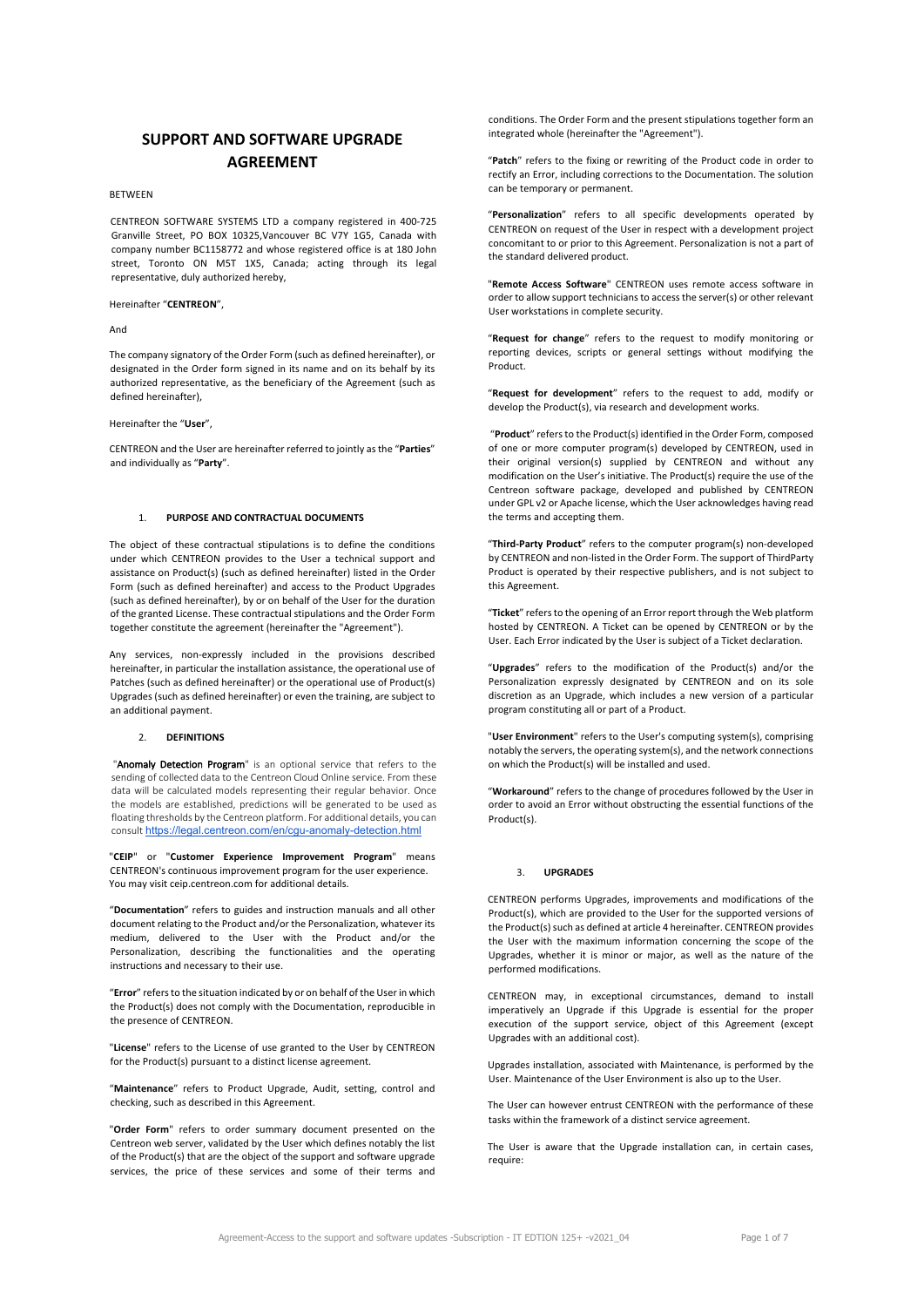- the upgrade of Third-Party Product(s), in particular the User Environment's operating system;
- some data migration works.

The User is also aware that the Upgrade installation can possibly lead to an incompatibility with some Third-Party Product(s).

### 4. **SUPPORTED VERSION**

CENTREON provides a technical support, Patches and alternative solutions through Upgrades for the Product. These services may be provided for the most recent versions, as well as for prior versions of the Product(s).

Dates and information regarding the supported versions are available and updated online on the Product(s)' website

# https://lifecycle.centreon.com/fr/

https://lifecycle.centreon.com/en/

When a version of the Product(s) is no longer supported, CENTREON has no obligation to provide any support and the delivery of Patches and/or Workaround is no longer performed. However, within the 6 months following the Product's end-of-life, CENTREON will make its best effort to provide a solution to the User. After this 6-months period, CENTREON shall not be obliged to assist the User as the Product will be considered obsolete.

The User is aware of the supported versions and acknowledges that Product obsolescence during the term of the Agreement does not constitute a valid cause of termination.

In the event that a User would like to renew support for a version of the Product that is no longer supported at the date of the renewal, the User is informed that CENTREON reserves the right to refuse such renewal or to apply different financial conditions, such as an increase of up to fifty percent (50%) of the fee which was previously applicable.

# 5. **USER CONTACTS IDENTIFICATION**

The access to CENTREON support is reserved to the contacts designated by the User. Access to the support is limited to five (5) persons designated by the User. This notably allows the User to more efficiently manage support questions via a centralized approach.

The User must designate one (1) contact as the main contact. This contact is the support requests coordinator and is liable for implementing CENTREON's instructions and ensuring the User's cooperation. Considering the importance of the interlocutor's reliability, any change must be previously notified in writing to CENTREON. This interlocutor has the skills for using the Product(s).

The activation keys, which could be required for Product(s) use, are supplied to the interlocutor.

CENTREON provides each contact with an individual access username and password, which the recipients undertake, under the User's responsibility, to keep confidential. This identifier allows them to access the support interface, in particular to report Errors with Tickets and to take note of information relating to their solution. In the case of generic contact used by several different persons, the contact has the duty to clearly identify itself, for example with a signature, in order to facilitate exchanges between CENTREON and the User.

The main contact acts as an administrator for the designated contact profiles, and can add or modify designated contacts with a simple email request to CENTREON, up to the highest allotted number of contacts. The main contact is liable for conflicting requests.

# 6. **REGISTRATION OF ERRORS**

To guarantee that the User can contact CENTREON in the most suitable way, the technical support is available:

> **Online**. The first contact point to get support is the<br>CENTREON website on the Extranet: website on http://support.centreon.com. The user undertakes to use the support web site for all types of request, subject to the following.

- By telephone. For critical support requests, the User is advised to call directly CENTREON after having registered its request on http://support.centreon.com. Support is available at the following phone number: +33 1 49 69 97 12.
- **In case of emergency**. The escalation procedure is reserved for severity level 1 or 2 Errors (as defined at article 10 hereinafter) for which the User considers that the Error is not processed with a sufficient level of care. The point of contact in case of escalation is the email address: support@centreon.com, which allows a notification to the person in charge of technical support.

If the Support Agreement signed by the User has a limited number of Tickets, CENTREON shall take into account the Error if the balance of these Tickets is higher than or equal to one (1). If this is not so, an amendment of this Agreement is offered to the User in order to obtain new Tickets. During this period, the User's account is still active, but the Errors are not taken into account.

# 7. **CENTREON SUPPORT HOURS**

CENTREON support is open on weekdays, Monday to Friday from 8am to 6pm (Paris and Toronto working hours), except during official French and Canadian public holidays.

# 8. **ACCESS CONDITIONS TO CENTREON SUPPORT**

The User undertakes to give its username and customer id, and the following information each time that it contacts CENTREON for a support request:

- Summary of the problem: complete description and current status of the problem.
- Business Impact: the business impact of the problem for the User.
- Environment: complete information about the User Environment, such as operating system, patch level of operating system, Product(s) installed, Product(s) version(s), third-party applications in the environment, material specifications, etc.
- Reproduction or illustration of the problem: recreation information or step-by-step instructions to reproduce the problem.
- Documentation: support documentation such as Product documentation, third-party documentation and log files.

Any communication between the User and CENTREON concerning an already evoked problem implies that the CENTREON Error Ticket number (e.g.: [#GBH-756-25991]) is provided as file reference (in the subject line for emails). It allows correct correspondence proceedings.

The User undertakes, for the period of use of the Product(s), to have at least (1) employee competent with the Product(s) and/or the Personalization usages.

# 9. **STANDARD TECHNICAL SUPPORT**

# 9.1 **Electronic and telephone Support**

Standard technical support allows to have during opening hours (cf. article 7) an assistance for all the Product(s) referred to in the Order Form.

The User has access to the CENTREON online knowledge base 24/7 thanks to the web assistance portal.

Technical support includes assistance for Errors correction, as well as installation and basic configuration advices. Technical support must answer to questions, provide the User assistance concerning Product(s) use, the answer to Error reports and decide if a reported Error results of a problem in the functioning of the Product(s) or a problem linked to the User Environment or to the installation of the Product(s). The User must provide the necessary information and documentation for CENTREON to be able to reproduce the Error and all other information reasonably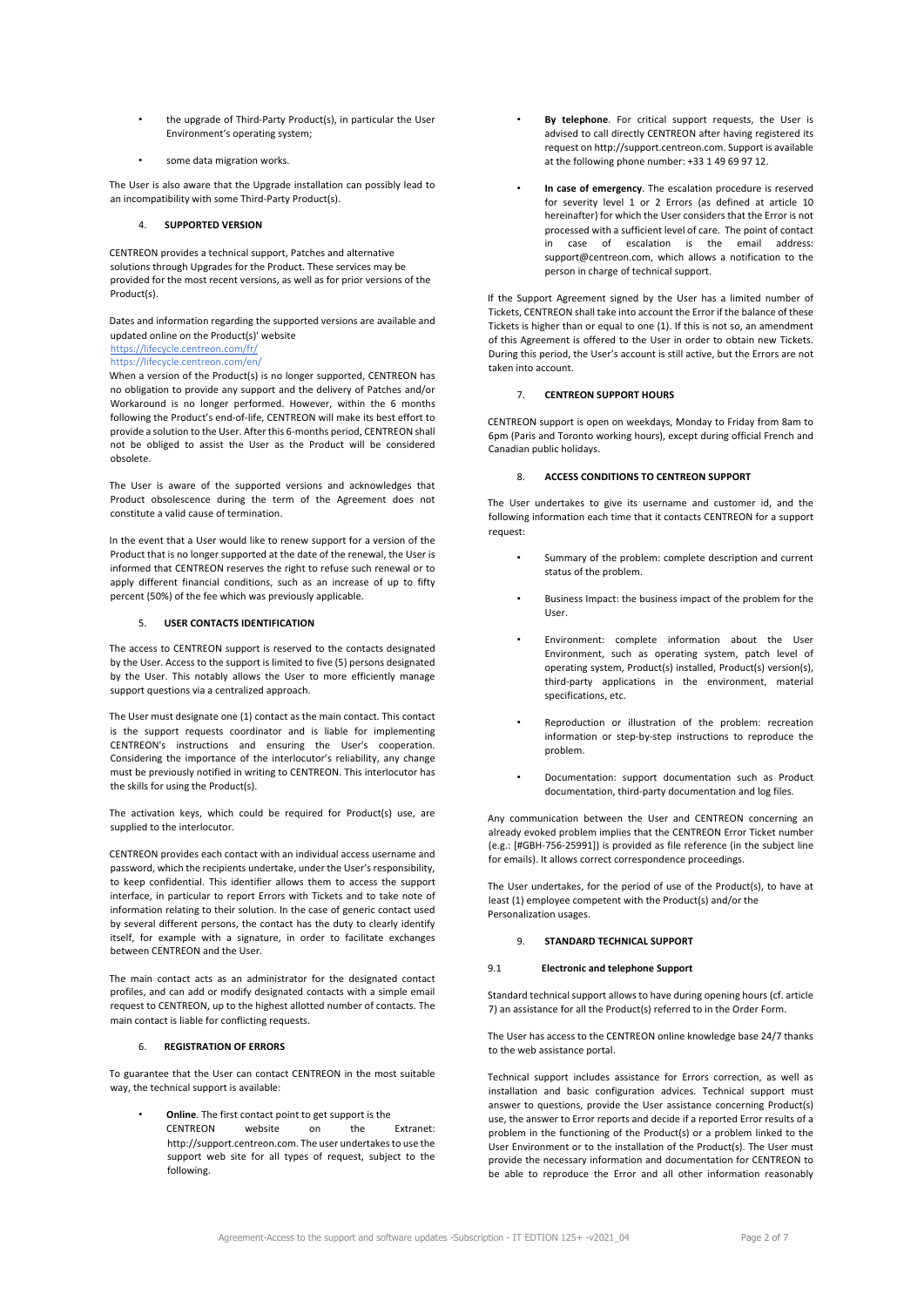requested by CENTREON. The Support is subject to the compliance with potential Product prerequisites.

CENTREON support provides assistance via a remote access software. CENTREON support can also use a VPN solution offered by the User. This method contributes to identify the Error and to reduce resolution periods. The answer period is not applicable in the absence of remote access.

Moreover, the response times are only applicable to the solution of configuration Errors and to the supply of Workarounds for software Error(s) (bugs), but are not applicable to the supply of Upgrades containing a solution of the software Errors (bugs).

# 9.2. **ERROR SOLUTION**

The procedure below, chosen by CENTREON, allows a coherent processing of reported Errors or failures:

- The User generates a Ticket on the CENTREON technical support portal or a call if it has subscribed to the "CTZ Zen" option;
- 2. Once all the necessary information is provided, the Error is registered, classified in accordance with the CENTREON directives regarding severity and a Ticket number is allocated on request;
- 3. The deadlines for taking into account the Errors can vary depending on the Error severity in accordance with the chart below setting out the details of the commitments depending on the severity of the Error;
- 4. The support technician will respect the severity criteria to ensure a coherent management of Errors. The User is regularly kept informed during the processing of the Error and/or when it is necessary;
- 5. The effective intervention of the technician is recognized by the recording of a preliminary answer on a Ticket in CENTREON Support's portal;
- 6. The support technician shall consult internal team members about the appropriate course of action with regard to the Error depending on its severity;
- 7. The support technician works on the solution of the Error with other team members and the level 2 support technician in order to resolve Errors;
- 8. Level 3 is activated when the Error requires the supply of a Patch by CENTREON's research & development teams;
- 9. The support technician collaborates with the level 3 in order to resolve the Error and to transmit the information to the concerned parties;
- 10. The transmission to the person in charge of the CENTREON center is made when it is deemed necessary;
- 11. Once the Error is fixed, the CENTREON support contacts the User in order to check that the Error is fixed.

# Chart of commitment depending on the Error severity:

| Error severity                                                                         | Minor             | Major             | Critical   |
|----------------------------------------------------------------------------------------|-------------------|-------------------|------------|
| Maximum time-limit to<br>take<br>into<br>account<br>(opening hours)                    | 8 hours           | 4 hours           | 90 minutes |
| Maximum time-limit to<br>take<br>into<br>account<br>according to the CTZ<br>Zen option | Not<br>applicable | Not<br>applicable | 30 minutes |

In case of successive exchanges of information between CENTREON support and the User, the deadlines are applicable only if the User's answering time allows CENTREON to meet its obligation.

CENTREON reserves the right to open a Ticket on behalf of the User upon a request of the latter, in whatever way.

### 9.3. **Error correction**

CENTREON will fix the Product(s)' current version's Errors during the company's opening hours, as defined at article 7, as soon as possible while ensuring the fixing or the replacement of the Product's code. Patches are supplied through Product Upgrades.

CENTREON reserves the right to reallocate the severity level, if necessary, depending on the nature of the suspected Error.

#### 9.4. **POLICY FOR CLOSING CALL TICKETS**

CENTREON support managers analyze daily the call Tickets. A call Ticket will remain open until one of the following conditions occurs:

- The User informs CENTREON support that the Error has been resolved. The User must accept the transition of its call Ticket to a closed status;
- The User informs CENTREON support that the call Ticket can be closed;
- The request is identified as not constitutive of an Error and as corresponding to the normal functioning of the Product(s); in this case, a Request for Development or a Request for Change can be made by the User;
- CENTREON support has tried to contact the sender of the request on two occasions by email in vain within ten (10) working days. CENTREON support shall inform the User by email that the call Ticket has been closed;
- If at any time the closed call Ticket has to be reopen, the exchanges continue on the already-existing call Ticket.

#### 10. **CENTREON SEVERTY CLASSIFICATION**

The CENTREON support procedure depends on the Error severity. By sorting all the incoming calls, CENTREON ensures that the User's support Errors are resolved efficiently and without delay.

Severity 1 (P1) – CRITICAL SEVERITY – A critical severity Error makes the entire Product unusable or leads to a significant failure of the Product(s) in a production environment, with significant consequences for the User's activity.

Critical severity Errors can be for example:

- Inoperative indicator collect;
- Overall loss of data;
- 
- Unavailable data; No access to the Web portals;
- No access to the servers.

Severity 2 (P2) – MAJOR SEVERITY – A major severity Error leads to significant Product(s) limits putting the User Environment in danger.

Major severity Errors can be for example:

- Inoperative alerts;
- Unavailable reports;
	- Planned function failure;
- Upgrades failure;
- Substantial degradation in performance; Blocking of licenses request/transmission.

Severity 3 (P3) – MINOR SEVERITY – A minor severity Error has minor consequences on Product(s) use.

Minor severity Errors can be for example:

- Inconsistencies between the content and the data format;
- Aesthetic problems (design issues);
- Information requests;
- Data analysis request:
- Documentation problems;
- Problem or advice relating to a particular control;
- Problem or advice relating to a particular report.

In the framework of the "CTS Zen" option, only severity level 1 (P1) Errors of a critical nature are taken in charge by the technician. Otherwise, the User will be invited to record its request through the support portal. The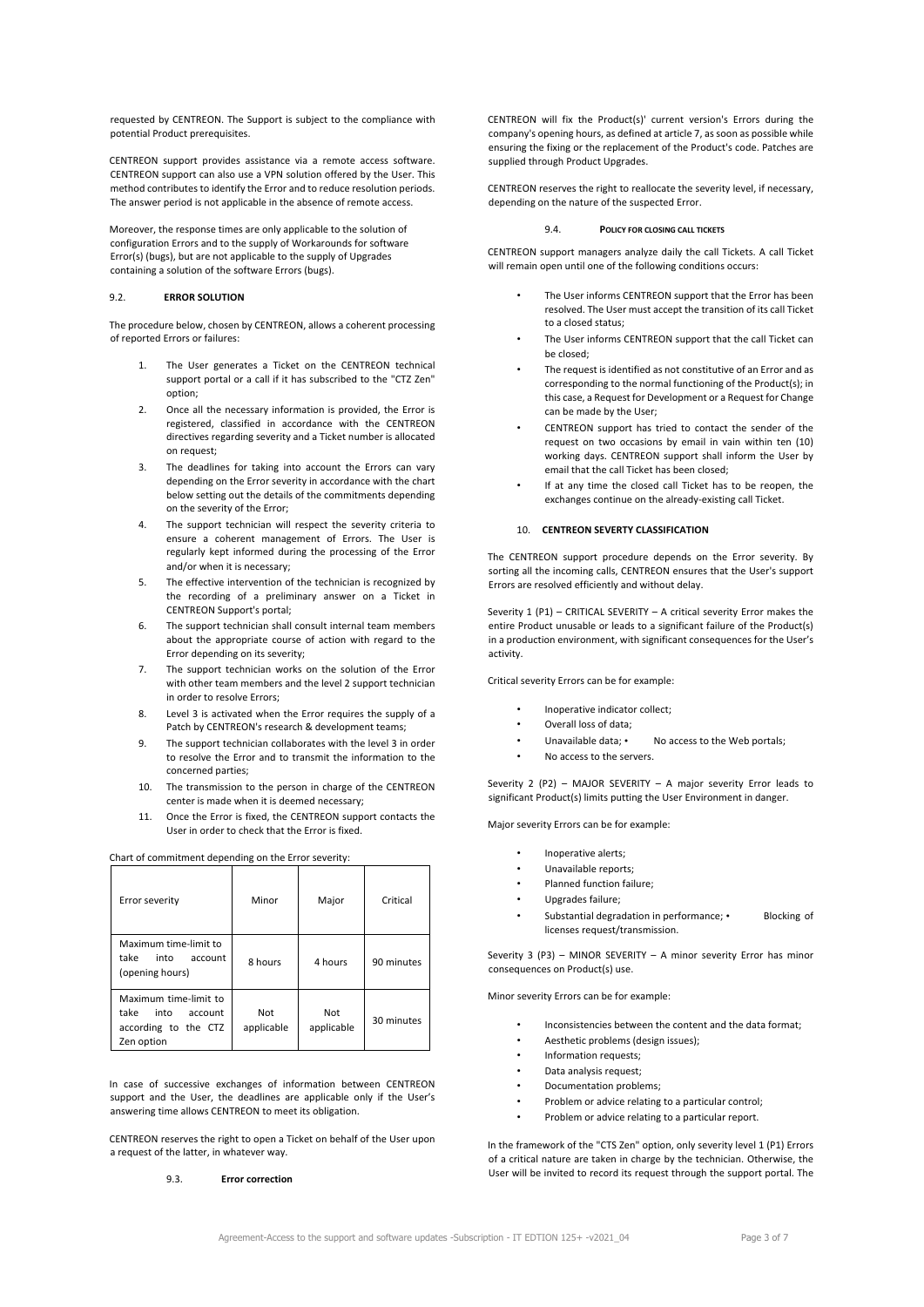declaration will then be dealt with during the usual CENTREON support hours.

# 11. **EXCLUSIONS**

The Product(s) are supported for a maximum of 150,000 measurements for an exclusively CENTREON User Environment ("service" object in Centreon). Beyond this limit, CENTREON will make its best effort to provide a solution to the User. Among the ways of correcting the Errors, CENTREON may consider working under a separate service agreement offering the architecture and optimization services which are the best way of correcting the Errors.

Besides, are excluded from the scope of the support provided by CENTREON under this Agreement, the interventions resulting from the following facts:

- a User's breach of its obligations, whatever its nature, under this Agreement;
- the installation on the User Environment of Third-Party Product(s) which are incompatible with the Product(s), or, more generally, in case of modification of Hardware or Software, including the installation of an Upgrade, if this modification is likely to have a negative impact on the proper functioning of the Product and has been made by the User or by a third-party without the prior express approval of CENTREON;
- more generally, in case of functioning difficulties or Errors which are not directly attributable to the Product;
- the installation of Patches and Upgrades intended for versions of the Product(s) which are more recent that the one possessed and used by the User (Backporting);
- a modification of the User Environment that would have a direct or indirect impact on the Product(s) (firewall settings, server moving, network dimensioning, company directory, managing the inventory of resources, etc.).

Are also excluded from the scope of support provided by CENTREON under this Agreement, the interventions consisting in the following actions:

- The optimization of performance and the personalization of the Product(s);
- Support for any Third-Party Product not listed in the Order Form, even when it can be downloaded from Web platforms using or offering to use the CENTREON software, and notably the official website, the wiki and/or the forum associated with the latter;
- The support of any software developed independently by the User;
- Product(s) training;
- Monitoring probes and agents, available on the Internet, that are not part of the list in the Order Form;
- The installation and restoration of whole or part of the Product(s) or of the User Environment following a dysfunction of the latter;
- Any Maintenance operation on the Product(s) or the User Environment.

In such cases, CENTREON cannot be held liable. CENTREON could suggest an intervention to the User in order to resolve the Error, excluded from the scope of the services offered under this Agreement, in the framework of a distinct agreement and under conditions set out by a specific order form signed by the User.

# 12. **CONFIDENTIALITY – DATA PROTECTION**

# 12.1 **Obligation of confidentiality**

CENTREON prohibits itself from disclosing any information it may have access to in the context of the execution of this Agreement. The information contained in the material and documents which it will have access to are strictly covered by professional secrecy (Article 226-13 of the Criminal Code).

CENTREON shall vouch for the compliance of all its employees or subcontractors with this clause.

The provisions of this article shall remain in force for a period of five (5) years from the termination of this Agreement.

#### 12.2 **Data protection**

For the purposes of this Agreement, "**Personal Data Regulations**" means the applicable French and European regulations on the protection of personal data, including: Law No. 78-17 of January 6, 1978 on data processing, files and freedom, as amended, EU Regulation 2016/679 of April 27, 2016 published in the Official Journal of the European Union on May 4, 2016 on the protection of individuals with regard to the processing of personal data and on the free movement of such data applicable since May 25, 2018, Directive 2002/58/EC of July 12, 2002, known as "Privacy and Electronic Communications", as amended, as well as any other European statute that may amend or supplement the provisions in force at the date of this Agreement and that may apply to any of the Parties.

As part of the Agreement, CENTREON may, as the case may be, have access to information processed by the User as part of his activities, and qualified as personal data within the meaning of the Personal Data Regulations (hereinafter referred to as "**Personal Data**").

The User retains the full control over Personal Data and is liable, as data controller, in compliance with the provisions of the Personal Data Regulations.

CENTREON will act exclusively, regarding these Personal Data, as data processor in the meaning of the Personal Data Regulations.

According to this, CENTREON will process Personal Data for the sole purposes of providing the services to the User for the duration of this Agreement.

The Personal Data processed by CENTREON on behalf of the User shall be: first and last names, job, phone number, e-mail addresses and postal addresses.

The User, in its capacity as data controller, hereby guarantees that the Personal Data it provides to CENTREON in this context is processed by it in accordance with the Personal Data Regulations.

It undertakes to document in writing its instructions concerning the processing of the Personal Data that it entrusts to CENTREON.

Generally, the User undertakes to:

- Answer as quickly as possible to CENTREON's questions on the methods of processing of Personal Data, and in particular on the selection of any processors;
- Take into account CENTREON's advice on compliance with the Personal Data Regulations, and to consult CENTREON in the event of any difficulties;
- Promptly inform CENTREON of any claim or difficulty that may arise from a security breach in order to coordinate the response, and collaborate with CENTREON in this respect;
- Supervise the processing carried out on his behalf by CENTREON.

CENTREON, in its capacity as processor, undertakes to comply with its obligations under the Personal Data Regulations, and in particular to:

- Process Personal Data solely for the aforementioned purpose (to provide to the User the services covered by this Agreement);
- Process Personal Data in accordance with the instructions of the User. If CENTREON considers that an instruction from the User is in breach of the Personal Data Regulations, it undertakes to immediately inform the latter;
- If CENTREON is required, under Union law or French law by which it is governed, to transfer Personal Data outside the European Union, it undertakes to inform the User of such legal obligation before the processing, unless the relevant law prohibits such information for substantial grounds of public interest;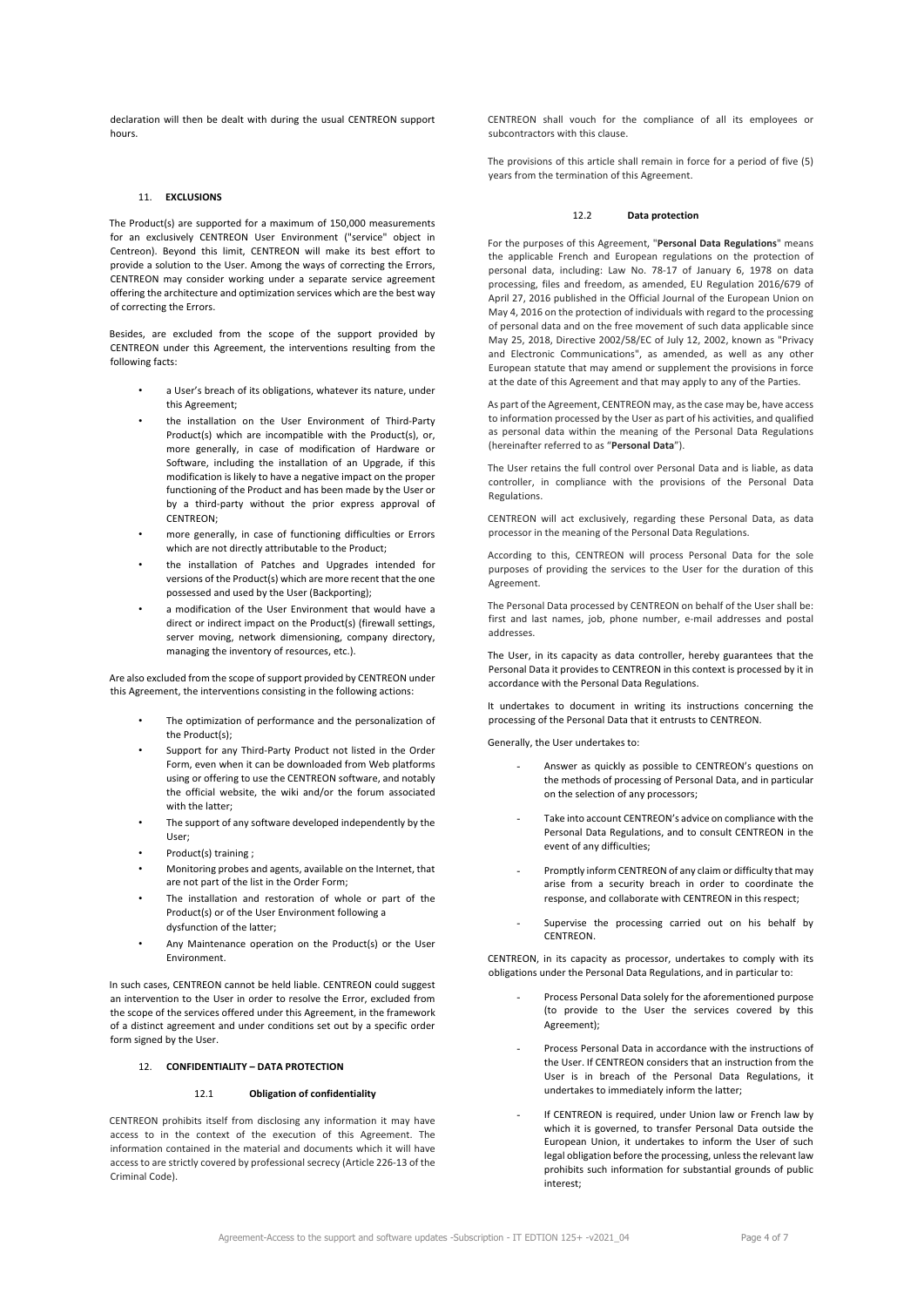- Guarantee the safety and confidentiality of the Personal Data processed, in accordance with the provisions of this Agreement and the Personal Data Regulations;
- Ensure that persons authorized to process the Personal Data are contractually bound to maintain confidentiality or are subject to a suitable legal obligation of confidentiality and receive the necessary training on the protection of Personal Data.

In the event of the selection of other processors, CENTREON shall obtain prior and specific written authorization from the User.

The subsequent processor(s) shall be subject to the same obligations as CENTREON.

CENTREON shall be responsible for ensuring that the subsequent processor(s) provide sufficient guarantees as to the safety and confidentiality of the Personal Data, so that the processing meets the requirements of the Personal Data Regulations.

Should the subsequent processor(s) not fulfil its (their) data protection obligations, CENTREON shall remain fully liable to the User for the performance by the other processor(s) of its (their) obligations.

Insofar as the Personal Data is initially collected by the User, it is the User's responsibility to provide information to the persons concerned by the processing operations carried out by CENTREON on its behalf at the time of data collection.

CENTREON shall assist the User in answering requests regarding the exercise of the rights of access, rectification, deletion and opposition, the right to limit processing, the right to data portability, the right not to be the subject of an automated individual decision (including profiling).

When the relevant persons make a request to CENTREON to exercise their rights, CENTREON shall forward these requests as soon as it receives them by e-mail to the User at the e-mail address provided by the User to **CENTREON** 

CENTREON shall notify the User in writing of any Personal Data breach within a maximum period of forty-eight (48) hours of becoming aware of it.

This notice shall be accompanied by all relevant documentation to enable the User to (i) take all appropriate measures or instruct CENTREON to that effect, (ii) if necessary, to notify such violation to the competent supervisory authority.

The User shall be responsible for informing the relevant persons, if required by the Personal Data Regulations.

CENTREON undertakes, as necessary, to assist the User in carrying out a Data protection impact assessment.

CENTREON undertakes, as necessary, to assist the User in carrying out the prior consultation of the supervisory authority.

CENTREON undertakes to implement the technical and organizational security measures necessary for the safety and integrity of the Personal Data it processes in such a way that the processing carried out on behalf of the User meets the requirements of the Personal Data Regulations and guarantees the safeguarding of the rights of the relevant persons.

Specifically, CENTREON undertakes to implement the following security measures, as a minimum:

- User authentication (individual password, certificate, signature, etc.);
- Data backup;
- Business continuity measures (smoke detectors, fire extinguishers, etc.);
- Security of the premises (door locking, badges, etc.);
- Server security (administrator password, updates, etc.);
- Archiving;
- Protective measures in the event of data exchange (e.g. "https" protocol);
- Data encryption (enciphering);

Upon expiry of the Agreement, CENTREON undertakes, in accordance with the instructions of the User to:

- Delete all of the Personal Data that it has been required to process on the User's behalf, subject to any applicable legal obligations; and/or
- Return all Personal Data to the User, it being specified that the return must be combined with the deletion of all existing copies in CENTREON's information systems, unless applicable law requires the retention of the Personal Data. Once the copies have been deleted, CENTREON shall provide written evidence of the deletion.

The Parties undertake to provide each other with the name and contact details of their Data Protection Officer, if they have appointed one in accordance with the Personal Data Regulations.

CENTREON undertakes to provide the User with the necessary documentation to demonstrate compliance with all its obligations and to enable audits, including inspections, to be carried out by the User or any other auditor it may have appointed, and to assist in such audits.

In addition, insofar as CENTREON is required, within the context of the performance of this Agreement, to process the Personal Data of the User (and/or of the User's employees), it undertakes to do so in accordance with the Personal Data Regulations and to CENTREON's privacy policy.

CENTREON will not outsource the execution of services to another company without the User's prior written consent.

# 12.3 Non personnal Data

# 12.3 Non-personal data

When using CENTREON Products, CENTREON collects anonymous and nonpersonal data concerning the use of the servers, hosts, services, polluters and usage statistics of the software suite in order to integrate them into its user experience improvement program (CEIP and Anomaly Detection programs). This information is used for the sole purpose of improving the user experience and for no other use. For additional details, please visit ceip.centreon.com and https://legal.centreon.com/en/cgu-anomaly-<br>detection.html https://legal.centreon.com/fr/cgu-anomalyhttps://legal.centreon.com/fr/cgu-anomalydetection.html

Within the framework of the "Anomaly Detection" program, the data collected is chosen by the user and can, if necessary, be qualified as personal data. In this case, CENTREON, as a subcontractor, undertakes to comply with its obligations under the Personal Data Regulations, cf. § 12.2.

### 13. **USER COLLABORATION**

The User undertakes to collaborate with CENTREON or any third party who acts in CENTREON's stead to facilitate the implementation of the support, and in particular:

- To guarantee Product(s) users a level of skill and training allowing them to use the Product(s) in conformity with their needs;
- To provide any information which could facilitate the research of the causes of the Error. In this way, CENTREON cannot be liable for any delay in providing a corrective solution if CENTREON has had to wait for information from the User. Thus, the period elapsed between a request for information from CENTREON and the User's answer cannot be included in the total period to provide a corrective solution;
- To ensure that recent back-up copies of the Product and of all data and programs installed on hardware exist prior to any support intervention;
- To maintain an active and valid Support agreement on the Open Source product package as long as a Support and Upgrades agreement is in force for one or more Product(s) subject to a price. This provision enables CENTREON to correctly perform its support mission in so far as the Product(s) subject to a price are based on the functions of the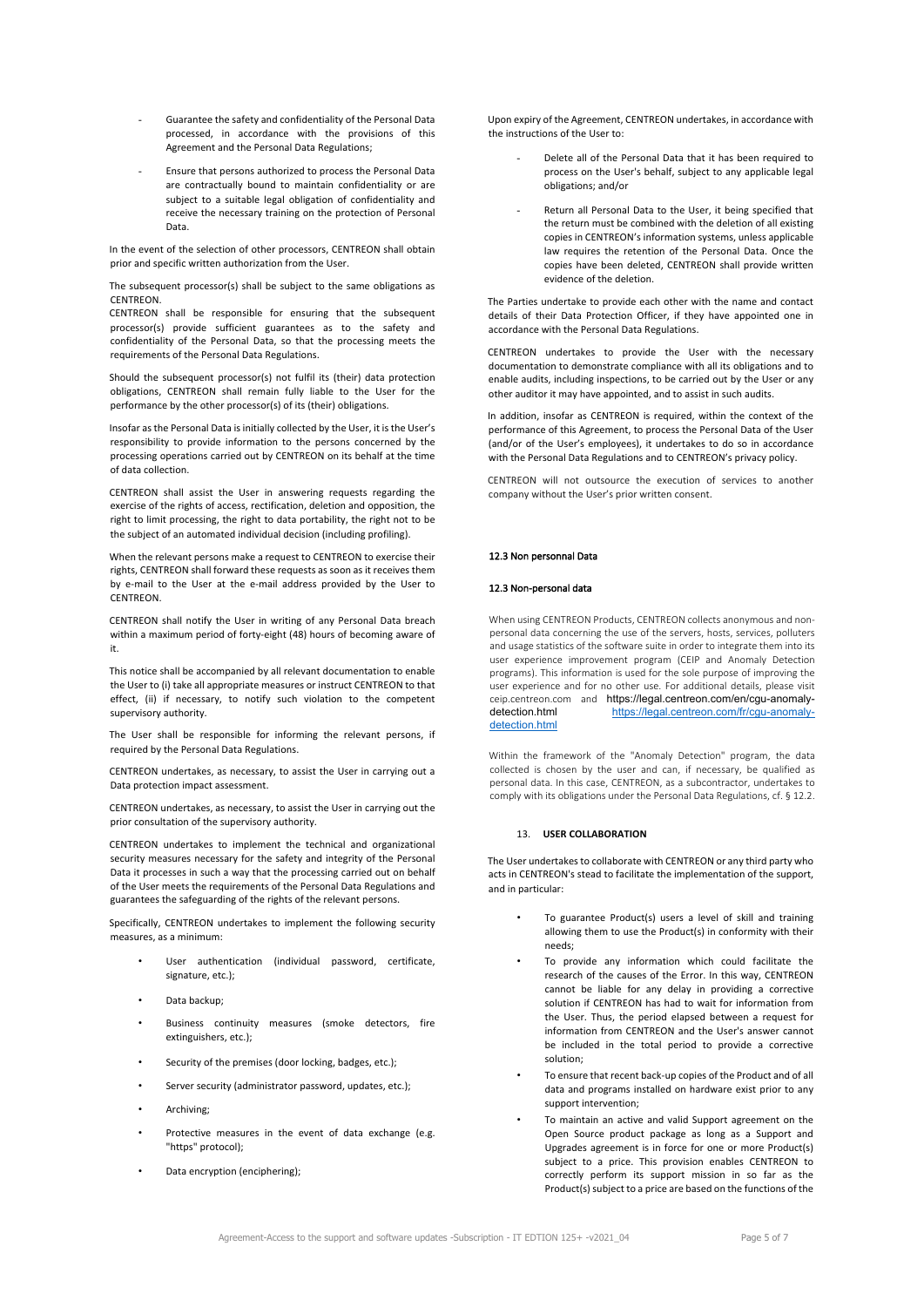Open Source products and as the correction of an Error can in some cases only be performed by opening a Ticket that concerns Open Source Product(s);

- To subscribe to Third-Party Product support agreement;
- To provide CENTREON the way to remote connect and interact with the User Environment, and, more generally, all the authorizations necessary for the proper performance of the support, which is subject of this Agreement;
- To provide CENTREON an integration environment allowing to test Patches and solutions. The User is aware that CENTREON cannot reproduce on its own equipment an environment duplicating the technical specifications of the User's environment. In the case Patches or solutions require tests on the integration environment, these tests will be executed on the environment provided to CENTREON by the User, with the User's assistance. If the User does not have a similar integration environment to its production environment, the User authorizes CENTREON to conduct these tests in its production environment.
- To keep CENTREON aware via email of any minor and major developments that should arise because of the User (new probes, tuning, etc.);

In the case where CENTREON notices that the User does not respect its obligations under this Agreement, CENTREON reserves the right to suspend the Support service. Termination shall take place at least thirty (30) days after a notice sent to the seller by registered letter with return receipt and remained ineffective, without prejudice to its right to terminate the Agreement and to other remedies available for any damages suffered.

# 14. **SERVICE ACTIVATION**

Unless otherwise expressly agreed in the Order form, starting of the Agreement takes place within a maximum of five (5) working days from the date of registry of the User's order by CENTREON. It is made effective by the delivery to the User of the login information for the support portal.

For the proper functioning of the activation key system associated with some Product(s), CENTREON may have to deliver, on a regular basis and up to several times a year, new activation keys to the User. The User must implement these keys within the period indicated by CENTREON at the time of their delivery.

#### 15. **SUSPENSION FOR REVOKED LICENSED**

Support and Upgrade services do not concern revoked licenses. Use of the Product(s) for which the license has been revoked or terminated is forbidden.

### 16. **WARRANTY**

CENTREON warrants to the User that the support service will be effected according to the rules of the state of the art during each intervention.

CENTREON does not, however, warrant that the encountered Error will be solved by the intervention or that after the intervention the encountered Error will not reappear or that no difficulty will be occasioned as a result of the support.

In any case, the User is aware that, for the purpose of the provision of support under this Agreement, the Product use can be temporarily disturbed and / or disrupted, it being specified that CENTREON makes its best efforts to inform the User and to limit the impact of and the duration of such interruptions. In the case of a known interruption of the monitoring service and susceptible of having a significant impact on the User's activity, the User will previously be notified within a minimum of 2 (two) business days.

CENTREON excludes any warranty, whatever its nature, other than those stipulated hereinabove.

# 17. **INTELLECTUAL PROPERTY**

Subject to the entire payment of the support price by the User, CENTREON grants to the User a right of use on all development, rectification or Upgrades of the Product(s) in the same conditions as defined in the End-User License Agreement.

### 18. **LIABILITY / INSURANCE**

The User expressly undertakes, in case of any problem occurring in the execution of the Agreement, to adopt a constructive attitude in order to solve the problem rather to attempt to identify the respective liabilities of the User and CENTREON.

CENTREON shall only be liable in case of proven breach and for damages that are directly resulting from such breach which are not covered by the infringement indemnity or a service credit.

In any case, CENTREON shall not be liable for any indirect and/or immaterial damages suffered by the User as a result of losses of profit, losses of customers, operating losses, disruption or cost increase of the User's activities, losses of data, damage to reputation or other moral damages, even if CENTREON was aware of the possibility of such damages.

As a decisive and essential term of the Agreement, CENTREON's aggregate liability to the User for all damages and all other losses for any cause arising under this Agreement is limited to and will not exceed fifty percent (50%) of the order amount excluding taxes, when the liability is engaged, or the amount excluding taxes paid by the User within the twelve (12) months prior to the event giving rise to the damage.

The aforementioned provisions do not apply to damages resulting from death or personal injury, or caused by fraud, gross negligence or willful misconduct.

# 19. **THIRD PARTY INTERVENTION**

CENTREON is not liable for Errors or any other difficulties resulting from other brands' products or services, from an inappropriate use, an accident, a damaging, a modification, or from an inappropriate User Environment.

In the case CENTREON considers that a difficulty notified by the User does not result of an Error, CENTREON informs the User, and CENTREON does not perform any act without written instructions of the User and consent on an additional cost estimate.

If, during the Error resolution, it is established that the Error is not linked to the Product(s), CENTREON will notify to the User the time spent and negotiations between the User and CENTREON may take place regarding the billing of this workload.

# 20. **FEES AND PAYMENT TERMS**

The terms and financial conditions of this technical support are described in the document entitled :

### END-USER LICENSE TERMS CENTREON IT EDITION 250 + On Premise Subscription based license

### 21. **INTERRUPTION PERIOD**

If the User does not renew the Agreement and wishes to subscribe to a new Support agreement after an interruption period, it will owe CENTREON a penalty for the period of use of the Product(s) without any Support agreement, calculated in proportion with the amounts negotiated with respect to the new agreement, except if the interruption period has lasted for more than three years as from the end of the initial Support Agreement. In that case, the User will have to subscribe to an end-user license agreement for the last available version of the Product(s).

The non-renewal or the renewal of this Agreement at the term must cover all the Product(s) listed in the Order Form.

#### 22. **FORCE MAJEURE**

The Parties shall not, in any case, be liable and no indemnity can be requested for delay or in consequence of damages in the event of force majeure.

The event of force majeure suspends the execution of the Agreement and the current orders, except the obligation for the User to pay the sums owed until the date of force majeure.